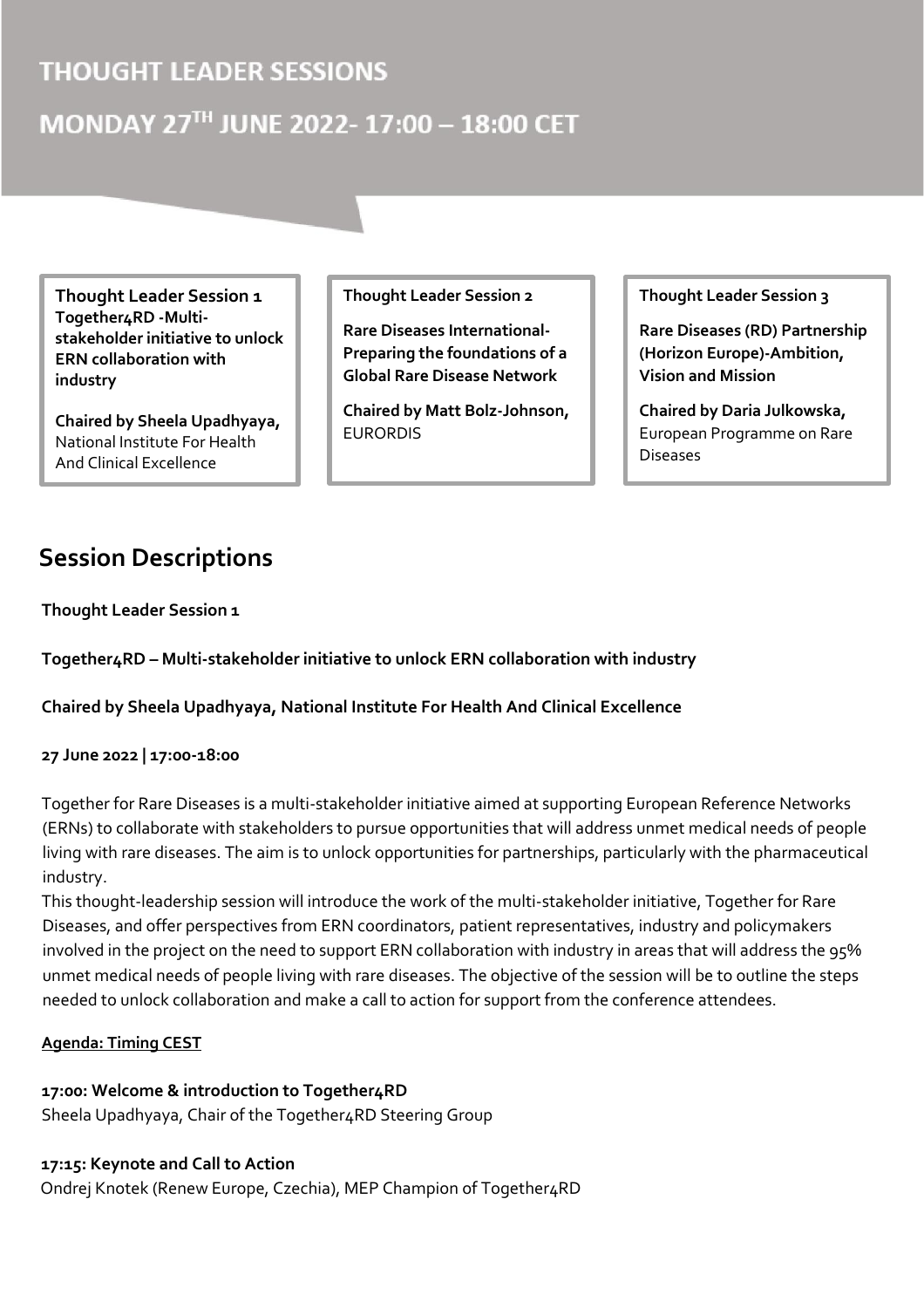**17:20: Panel discussion: Unlocking ERN collaboration with the pharmaceutical industry to accelerate research for the 95% unmet medical need in rare diseases** Dr Andrzej Rys, DG SANTE, European Commission Professor Hélène Dollfus, Chair, ERN-EYE Coordinator Roseline Favresse, Research Policy & Initiatives Director, EURORDIS Toon Digneffe, Head Public Affairs & Public Policy - Europe & Canada at Takeda; Member of EUCOPE Executive Board

Discussion moderated by Sheela Upadhyaya, Chair of the Together4RD Steering Group

#### **17:50: Opportunity for audience Q&A**

Closing remarks and next steps

 **18:00: Close** 

**Thought Leader Session 2**

**RDI – Preparing the foundations of a Global Rare Disease Network**

**Chaired by Matt Bolz Johnson, EURORDIS**

#### **27 June 2022 | 17:00-18:00**

Rare Diseases International is collaborating with the World Health Organization to develop a global 'network of networks' that will connect existing collaborations of expert centres and patient organisations. The Global Network for Rare Diseases will support the implementation of Universal Health Coverage, targeting vulnerable and marginalised populations and progressively providing coverage, improving patient access to and coordination of high quality healthcare.

An international Panel of Experts was established in 2019, with leaders from over 100 countries, to codefine healthcare needs, co-design the Network model, and co-create an operational framework for a pilot Global Network for Rare Diseases. Existing clinical networks in rare diseases are leading the development of new models of care for rare diseases. In the EU, the European Reference Networks (ERN) have demonstrated proof of concept for "networked care" that facilitate sharing of experience across the network. National networks have been established in China, France, Japan and now in the USA. Rare Disease "lighthouse" centres that are connected under an existing collaboration or networks will be the flagships for this model of global networked care, and when scaled up and connected under a global network, will create a mature global eco-system to speed up timely diagnosis, generate knowledge, to strengthen health systems locally.